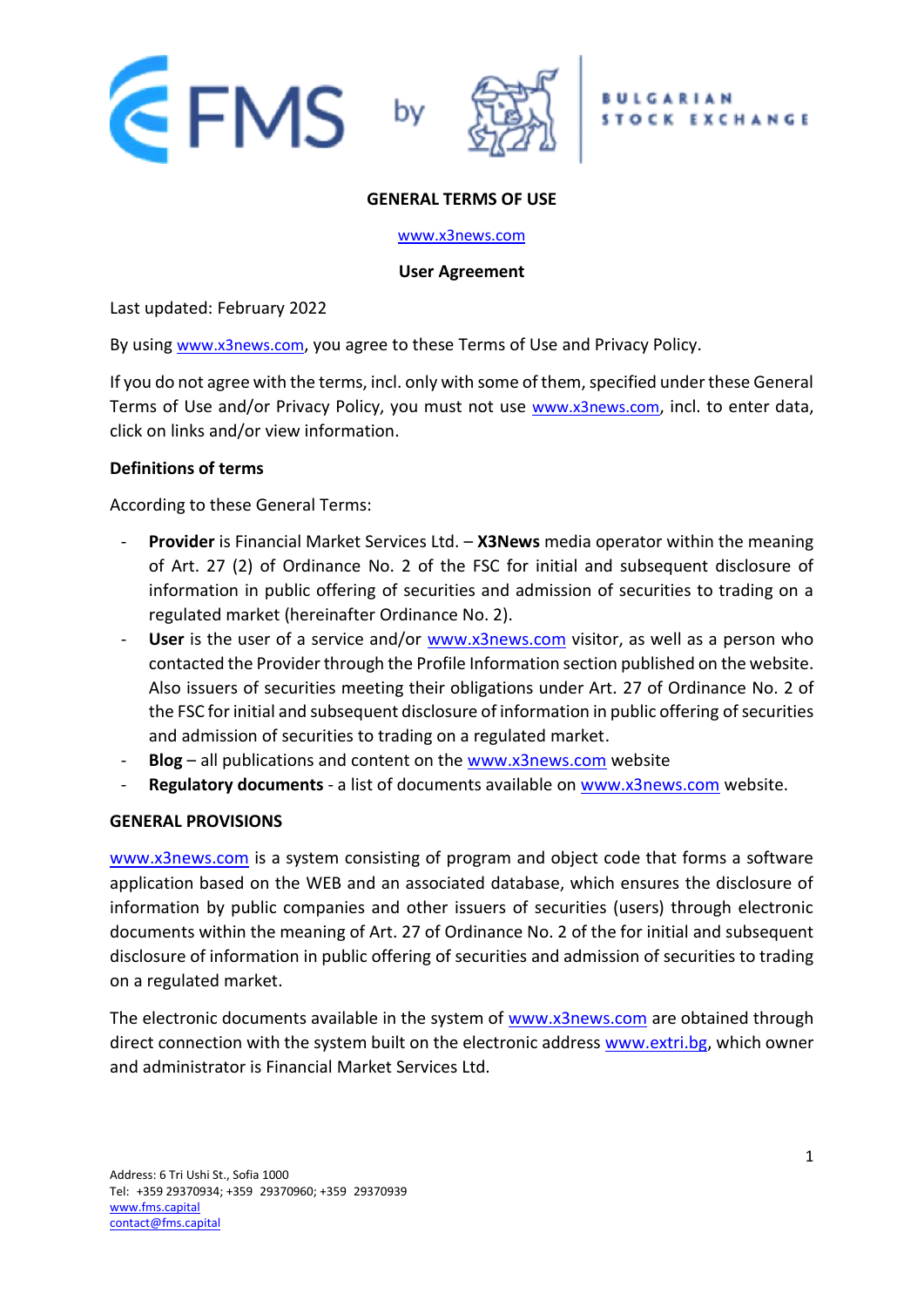

[www.x3news.com](http://www.x3news.com/) is built in a way that allows tracking the complete history of each change in its database, information about the last state before the change, the person who made the change, etc.

[www.x3news.com](http://www.x3news.com/) is built in a way that allows identification of each electronic document entered in the system and its sender. Every submitter of an electronic document in [www.x3news.com](http://www.x3news.com/) has the opportunity to receive a copy of each electronic document generated and signed by him through the system of [www.extri.bg.](http://www.extri.bg/)

The electronic document represents every information submitted by a user to [www.x3news.com](http://www.x3news.com/) media via the system of [www.extri.bg,](http://www.extri.bg/) signed with his/her universal electronic signature.

The [www.x3news.com](http://www.x3news.com/) interface is built in a WEB environment and allows a maximum simplified and convenient user access to the individual zones (windows), containing forms of documents based on the FSC requirements for public disclosure of information in accordance with applicable law. The [www.x3news.com](http://www.x3news.com/) interface allows visualising the current profile user's terminal in every one of the information zones.

Once submitted a file signed with a universal electronic signature to [www.extri.bg](http://www.extri.bg/) system, the file cannot be deleted or replaced by the user of [www.x3news.com](http://www.x3news.com/) media. A correction can be made by uploading a new revised file into the [www.extri.bg](http://www.extri.bg/) system.

Any disclosure of information should be made only in compliance with the regulatory requirements for a minimum content of the document, carrier of the relevant information.

### **Objectives and scope**

The purpose of these General Terms of Use is to arrange the relations between Financial Market Services Ltd., hereinafter referred to as the Provider, and the users or visitors hereinafter referred to as Users, of the services provided to the information society through [www.x3news.com,](http://www.x3news.com/) hereinafter referred to as the Services.

### **Operator information**

The [www.x3news.com](http://www.x3news.com/) website is operated and administered by Financial Market Services, a provider of information and services offered via the website.

**Provider name:** Financial Market Services Ltd.

**Seat of business:** Sofia 1000, 6 Tri Ushi St.

**Registered address:** Sofia 1000, 6 Tri Ushi St.

**Correspondence address:** Sofia 1000, 6 Tri Ushi St.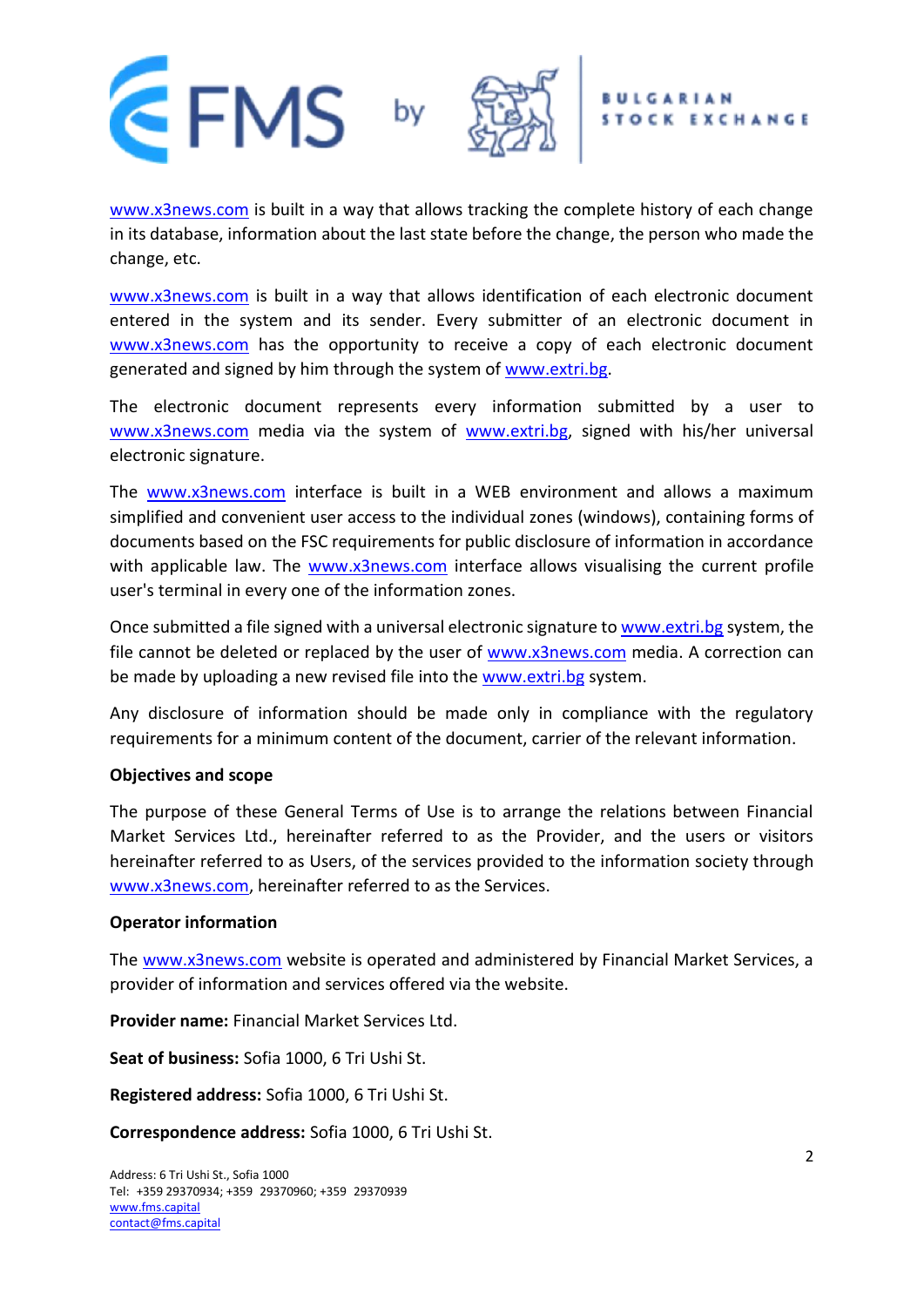

**Entry in the Commercial Register and/or another public register:** Entered in the Commercial Register under UIC: 131455253, VAT registration number: BG 131455253

## **Regulatory authorities**

(1) Commission for Personal Data Protection Address: Sofia, 2 Prof. Tsvetan Lazarov Blvd. Tel: (02) 915 35 55, 915 35 19 Fax: (02) 915 35 25 E-mail: [kzld@cpdp.bg](mailto:kzld@cpdp.bg) Website: [www.cpdp.bg](http://www.cpdp.bg/)

(2) Consumer Protection Commission Address: Sofia, 1 Vrabcha St., floor 3, 4 & 5 Tel: (02) 933 05 65 Fax: (02) 988 42 18 Hot line: 0700 111 22 E-mail: [info@kzp.bg](mailto:info@kzp.bg) Website: [www.kzp.bg](http://www.kzp.bg/)

### **Website features**

The website was created to meet the requirements of Art. 27 of Ordinance No. 2 for disclosure to the public of the regulated information under Art. 24 of Ordinance No. 2 through an electronic system in a way that ensures its fast dissemination to as many persons as possible in all Member States and in a way that does not discriminate against them. The website informs the Users about the services provided by the Provider, gives the opportunity to contact the Provider, provides access to up-to-date information, news and publications, to a digital database for third parties - website visitors, and provides comprehensive information about the various levels of access and subscription types when using the digital database.

### **Characteristics of the services**

The services provided by the Provider to the User are information society services within the meaning of the Electronic Commerce Act. At [www.x3news.com](http://www.x3news.com/) the Provider offers both free and paid services, and the provisions of these General Terms apply to both types of services. The services provided by the Provider to the User include a set of digital resources and/or services that are predefined and announced by the Provider of [www.x3news.com.](http://www.x3news.com/) The use of some of the services requires online registration or payment of a certain price, or online registration and payment of a certain price, announced by the Provider on [www.x3news.com](http://www.x3news.com/) (see Registration and technical steps for concluding a free services agreement and Subscription). The access to these services is carried out after an identification procedure.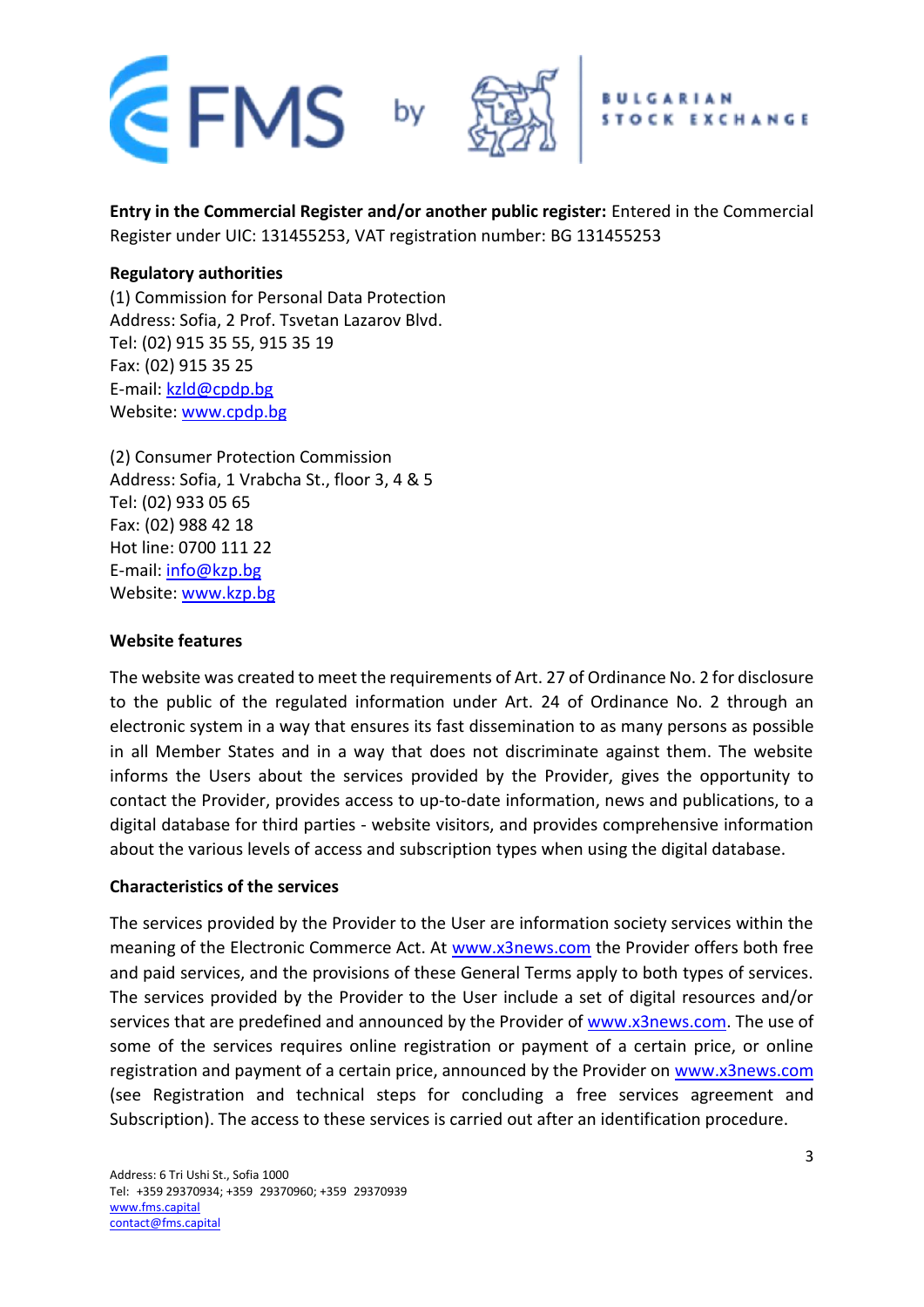

### **Registration and technical steps for concluding a free services agreement**

1. The access to the digital database, containing the regulated information disclosed to the public under Art. 27 in conjunction with Art. 24 of Ordinance No. 2 as well as the free services are provided to the users free of charge.

2. For the use of freely available services and digital database, the agreement between the Provider and the User constitutes these general terms available on [www.x3news.com](http://www.x3news.com/) together with all changes and additions to them.

3. The parties to the agreement for the use of free services and digital database are the Provider and the User of the service(s).

4. The agreement is considered concluded at the moment of starting to use the provided free services and digital database or with the explicit confirmation of these General Terms of Use.

5. The Provider includes in its website interface technical means for identification and correction of errors in the information input before a declaration for conclusion of the agreement is made.

6. The service provision agreement is terminated:

- $\checkmark$  upon expiry of the agreement term according to the selected by the User period of Service provision;
- $\checkmark$  upon termination and declaration of liquidation or bankruptcy by one of the parties to the agreement;
- $\checkmark$  by mutual consent in writing;
- $\checkmark$  unilaterally with a prior notice by each of the parties in case of non-fulfilment of the obligations of the other party;
- $\checkmark$  in case of objective impossibility of any of the parties to the agreement to meet its obligations;
- $\checkmark$  when seizing or sealing the equipment by state authorities.

7. Issuers of securities may use x3news media to inform the public about the provided regulated information under Art. 27 of Ordinance No. 2 by concluding a separate, written agreement with Financial Market Services Ltd. in its capacity of owner and administrator of x3news and paying the respective price or subscription fee as specified in the agreement.

8. The public information services are subject to a separate agreement for the provision of information services, which is concluded in writing and does not apply to rights and obligations arising from these General Terms of Use. The agreement determines the order, way and the value of providing services to inform the public about the provided regulated information.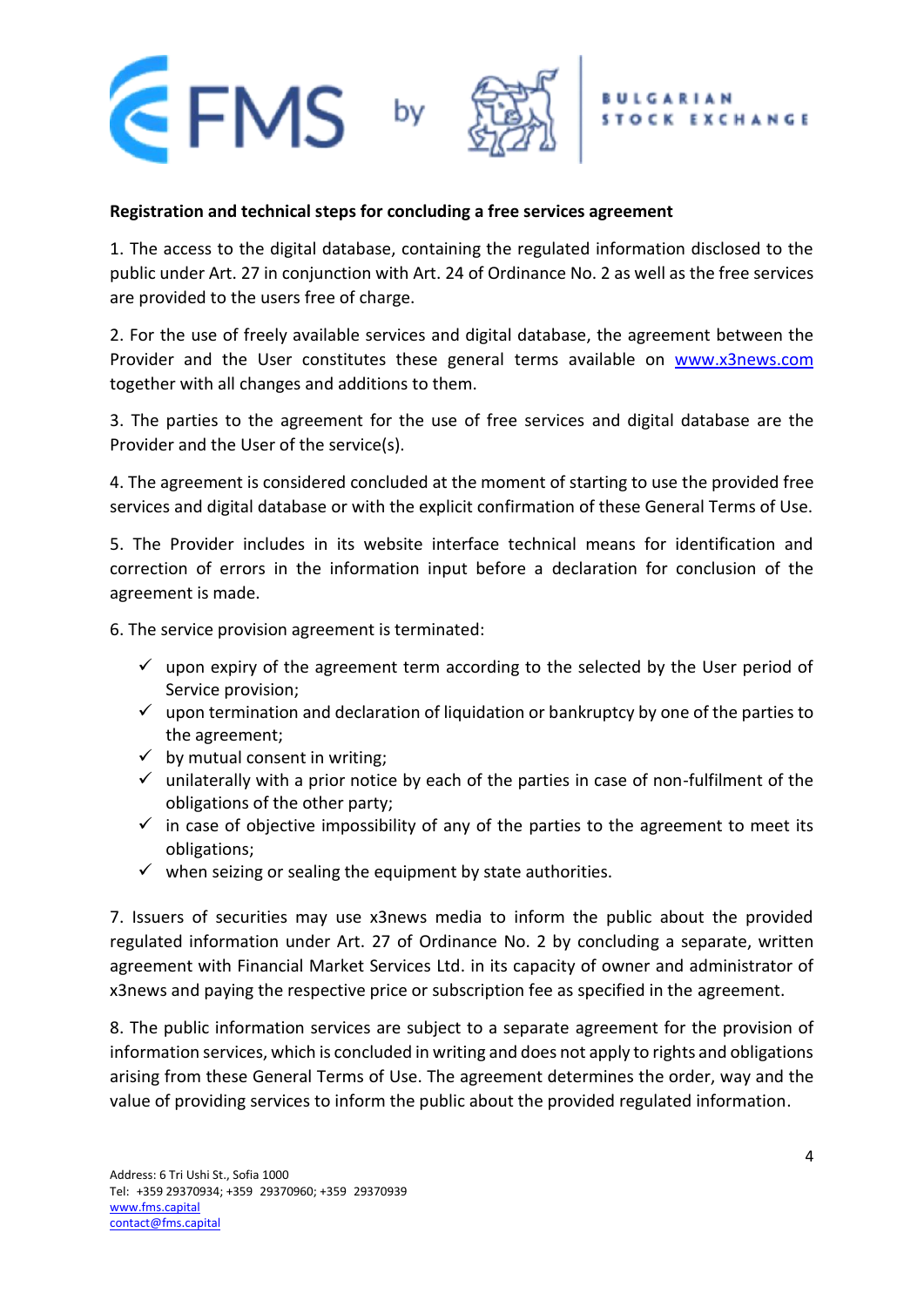

#### **Prices and methods of service payment**

The Provider provides, and the User uses the service according to the parameters incl. financial announced on the Provider's website. Concerning services provided through the website for a fee, the Provider determines and announces on its website the price/subscription fee of the respective service, as well as what it includes. In these cases, the Provider provides the service after the User pays the value due.

For a paid service provided by the Provider, the price and methods of payment are determined by an individual agreement between the Provider and the User. In these cases, the website is only an information provider under the E-Commerce Act.

Payments of the respective service/subscription fee by the User are made by bank transfer (by transfer to a bank account specified by the Provider), for which the Provider must present to the User a cost justification document in accordance with current Bulgarian legislation. The provision of all necessary data in this regard is the responsibility of the User, and they will be used by the Provider only for this purpose.

### **Responsibilities, rights and obligations of the Users (service users)**

1. Users have the right to view the information available on the website, to contact the Provider as well as to use the services provided by the Provider, inclusive but not only those that are advertised on the website.

2. Each User undertakes to use the services following the applicable legislation and these General Terms of Use.

3. Users may use the resources of the Regulatory Documents section for personal use only.

4. Users are not allowed to use directly or indirectly software, tools and technologies that could lead to failure and damage, as well as difficulties and inability other users to use the service, as well as to send unsolicited commercial messages through the Profile Information section and/or the other ways specified on the website.

5. Users have no right to reach and access, incl. to attempt to do so, information that is not publicly available on [www.x3news.com.](http://www.x3news.com/)

# **Responsibilities, rights and obligations of the Provider**

1. The Provider has the right at any time and/or at its discretion to make changes to the website, to update, add and remove information and/or services, without obligation to notify and without liability.

2. The provider has the right to temporarily restrict or suspend access to the website and the provision of service(s), committing, after finding and eliminating the root cause, to resume its provision in a timely manner if this happens during its established working hours.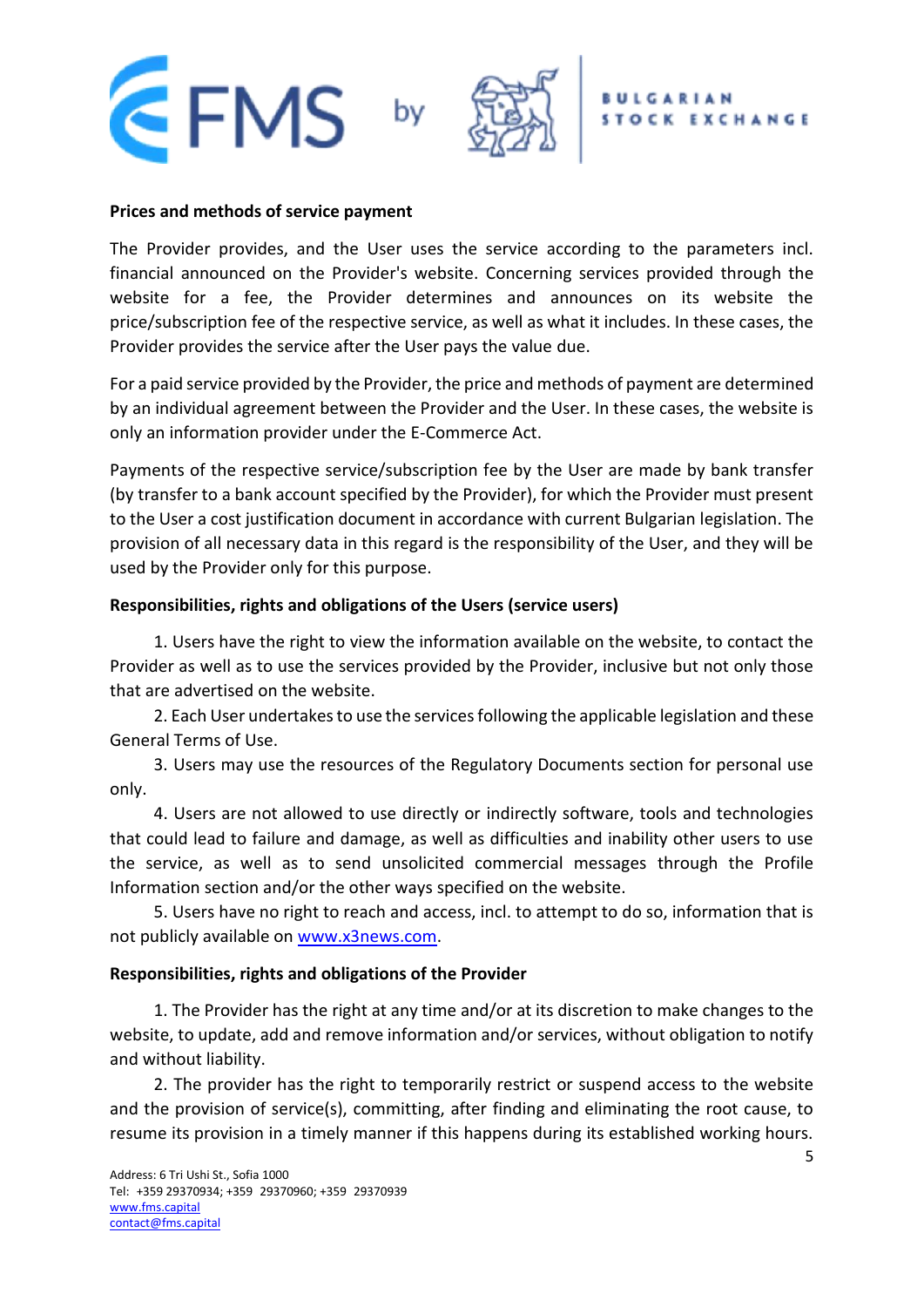In case of occurrence of a reason leading to restriction or termination of access to the service outside the working hours of the Provider, he undertakes to eliminate the specific reason in a timely manner on the next working day. The working hours of the Provider from Monday to Friday are from 9:00 a.m. to 5:30 p.m. except for official and national holidays.

3. The Provider has the right to terminate unilaterally and without prior notice the agreement with the Service User in case it finds use of the provided service in violation of these General Terms of Use, national legislation and ethical norms.

4. The Provider is not responsible for the actions of the User, which are in violation of these General Terms.

5. The Provider is not responsible for damages, incl. as a result of a user error, a malicious virus, or a problem with the website architecture.

6. The Provider seeks to maintain accurate and up-to-date information and services on its website, but it may contain errors, omissions and/or malfunctions and the Provider is not responsible for losses and/or damages to the User as a result of using [www.x3news.com](http://www.x3news.com/) and/or its resources.

# **Release from liability**

The User agrees to release the Provider from liability in case the User has violated these General Terms and/or any other rights.

The Provider is released from liability for full and/or partial non-performance of the service and/or inability to provide full and/or partial access to the resources of the website in case of [vis](https://dict.leo.org/englisch-deutsch/vis) [major](https://dict.leo.org/englisch-deutsch/major).

# **Intellectual property rights and restrictions on use**

All the content on the website is owned by the Provider and is subject to its copyright unless otherwise stated. The use of content from the website is strictly prohibited, except in the cases provided for this purpose. The content of the website is intended solely for personal, noncommercial use by the User. The technological and software solutions with the help of which the website is maintained are property of the Provider or its partners and/or approved suppliers. The provision of access to information and digital resources by the Provider should not be considered and interpreted as granting licenses and/or intellectual property rights. Reproduction of the entire content of the website or parts of it may be carried out only with the explicit written consent of the Provider.

### **Links to third party websites**

The content of the website may contain links to third party websites. The Provider is not responsible for the content of these websites incl. for the links to other websites in them, as well as for their safe use. The Provider is not liable for losses and/or damages to the Users resulting from their use.